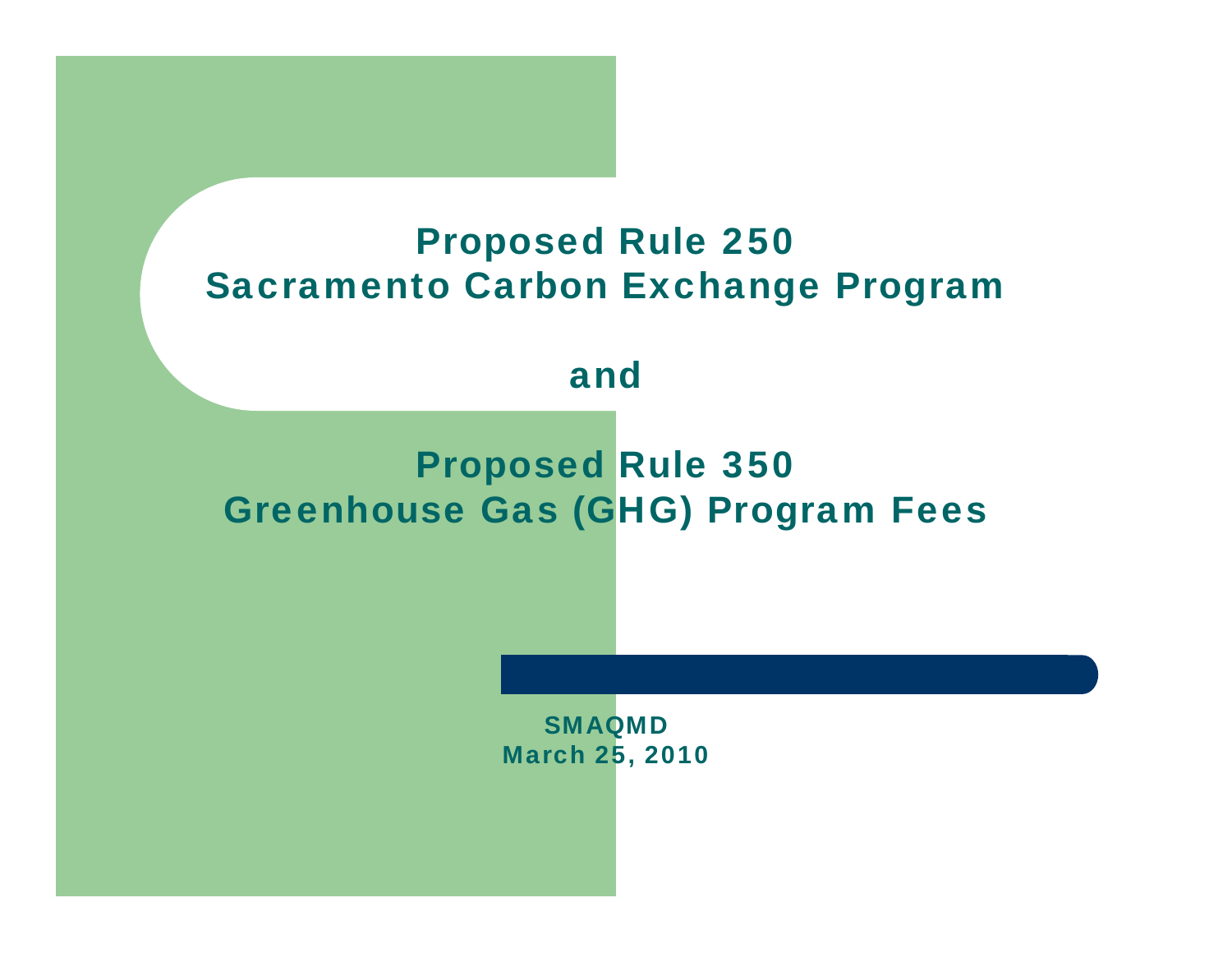### **Background**

- In 2006, the District established the District Climate Change Protection Program (DCCPP)
- In August 2008, the Board authorized the APCO to develop proposed enhancements to the DCCPP
	- Assist local agencies in addressing GHG impacts in the CEQA process
	- Assist local agencies to respond to future GHG regulations
	- Investigate GHG credit options
- In May 2009, the Board authorized the APCO to develop rules for banking GHG emission reduction credits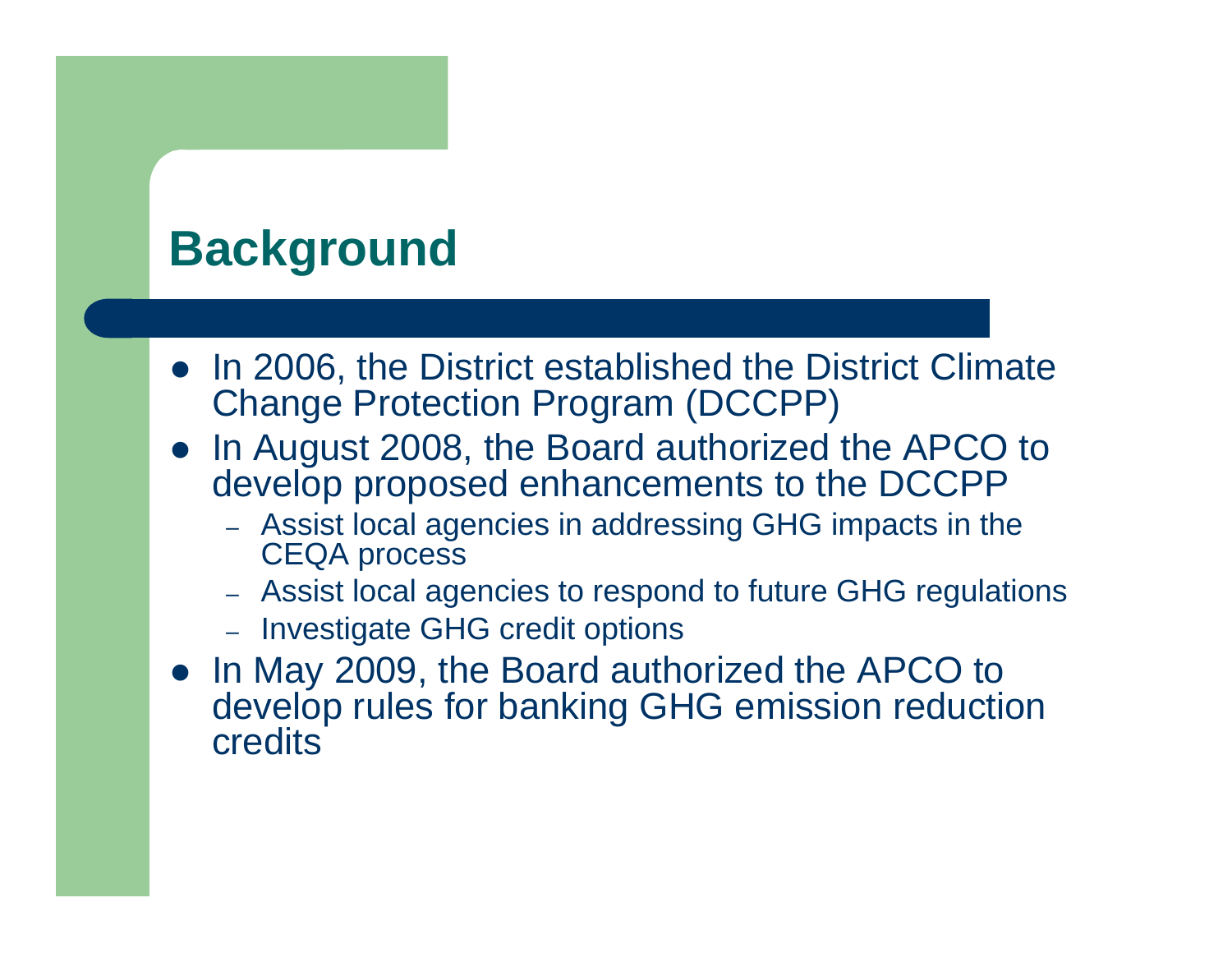## **Applicability and Use**

- Anyone who submits a Project Plan to voluntarily reduce GHG emissions in Sacramento County
- Anyone who owns, purchases, sells, or retires certified carbon credits that are registered with the District
- Examples of Potential Use
	- Satisfy CEQA mitigation requirement or other mitigation requirement
	- Retirement for the benefit of the environment
	- Retirement to reduce a carbon footprint
	- Other uses authorized by local, state, federal, or international laws, regulations, or programs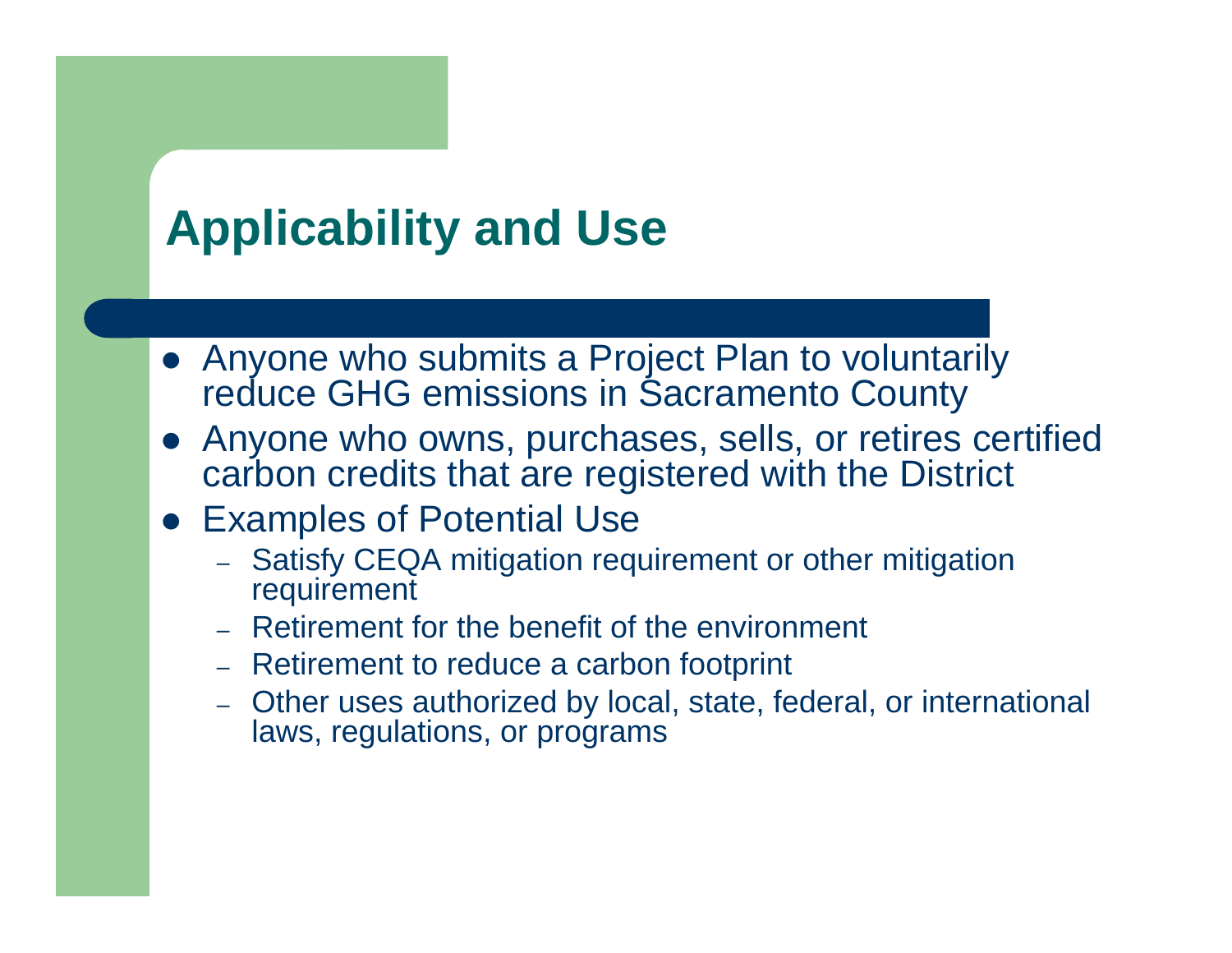# **Rules Overview**

- $\bullet$  Proposed Rule 250, Sacramento Carbon Exchange Program
	- – Establishes a mechanism to purchase, sell, or retire certified carbon credits
		- Any certified carbon credit that has been used or retired cannot be reactivated
	- – Emission reductions must meet the requirement of an approved protocol
		- Approved protocols include those adopted by EPA, CAR, or a similar entity approved by APCO
	- –**Requirements** 
		- Real, additional, quantifiable, verifiable, permanent, and enforceable
	- – No requirements for using credits (e.g. restrictions, discounting)
		- Governed by other laws or regulations (e.g. CEQA)
- $\bullet$  Proposed Rule 350, Greenhouse Gas Program Fees
	- Establishes fees to recover the District's cost to implement proposed Rule 250
	- – Costs include staff time plus actual cost of other items (public notices, contractors, etc.)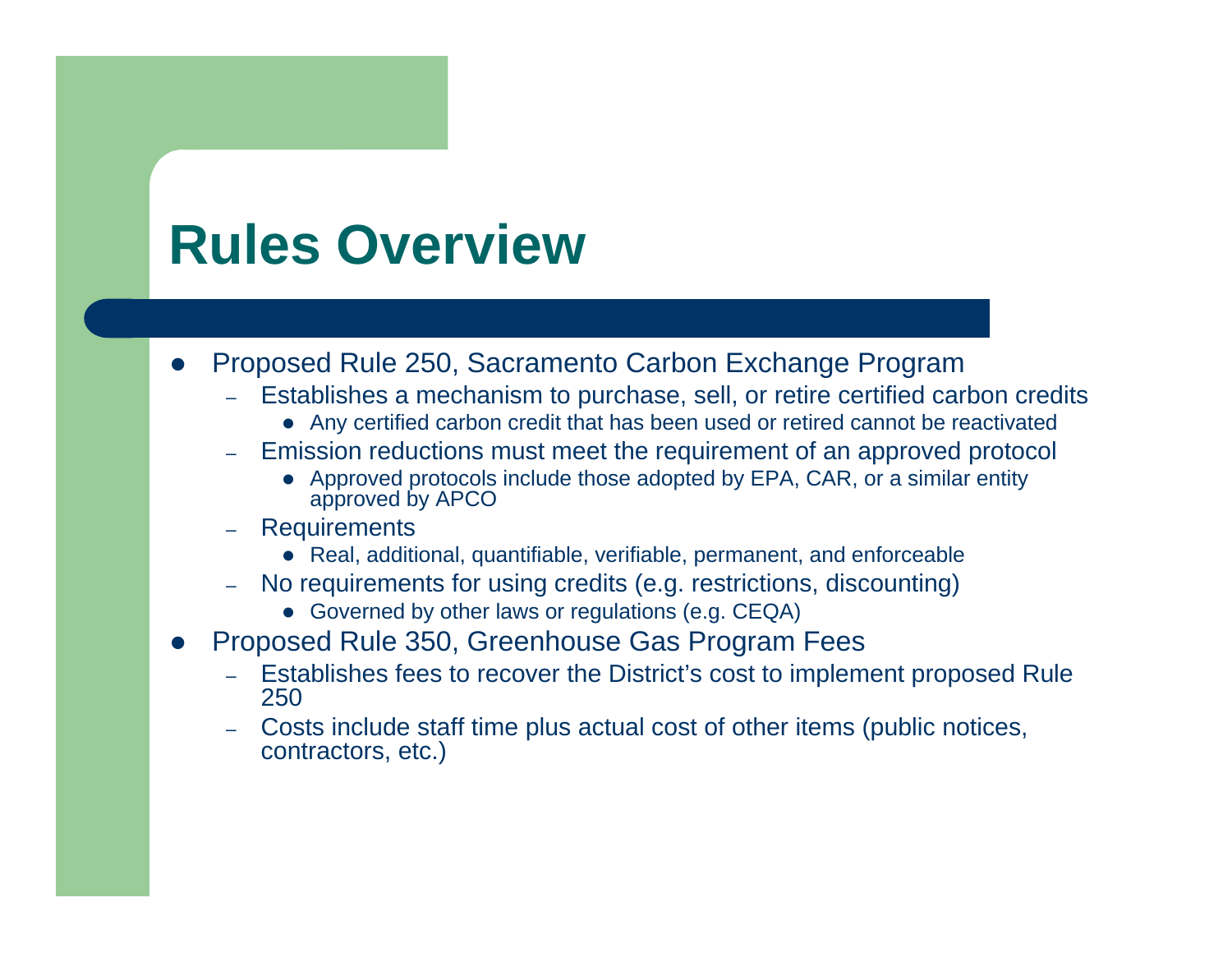